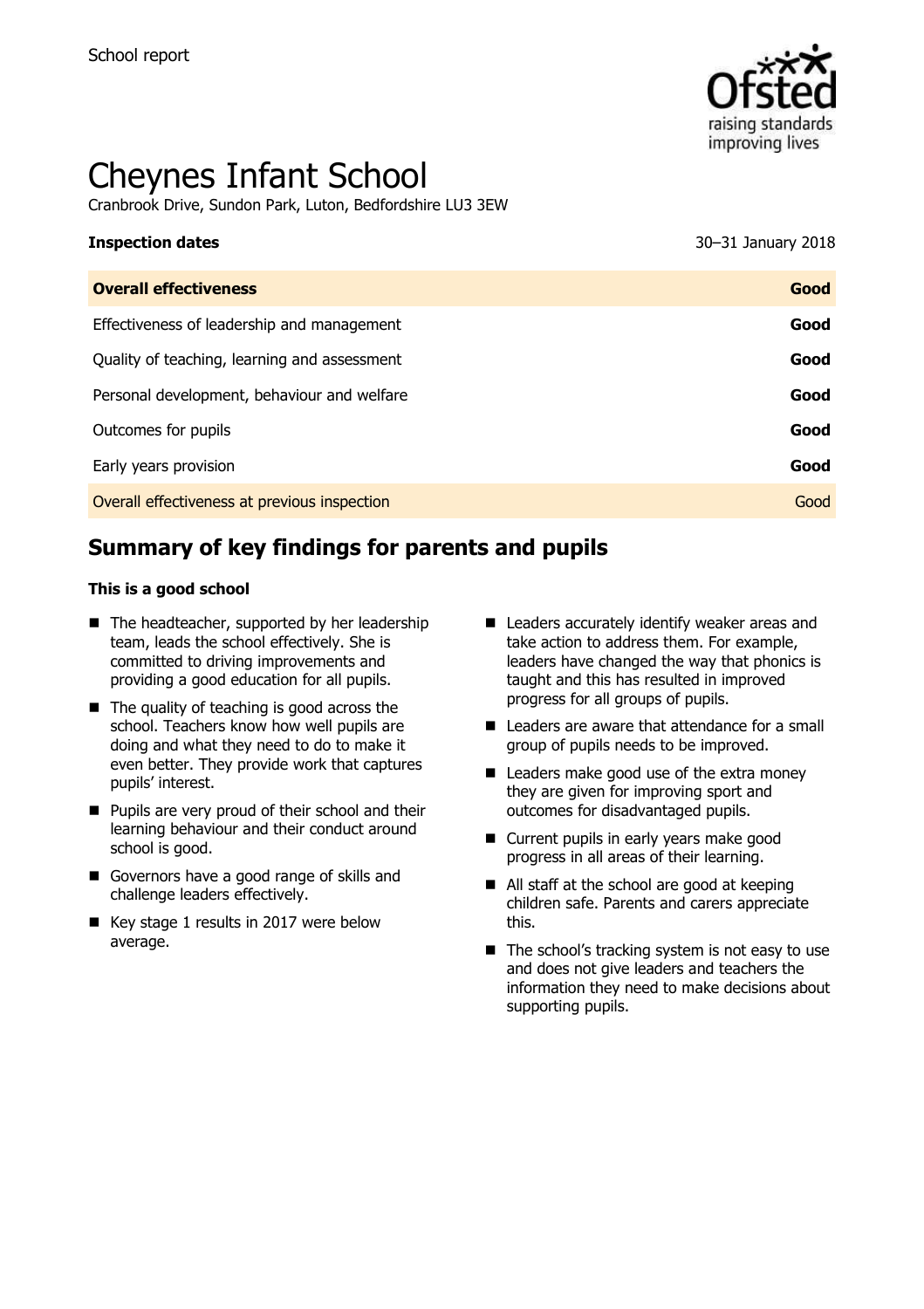

# **Full report**

### **What does the school need to do to improve further?**

- **IMPROVE Attendance so that all pupils attend school regularly and on time, particularly** the small number of pupils who are persistently absent.
- Improve attainment at the end of key stage  $1$ .
- Improve the school's tracking system so it is fit for purpose.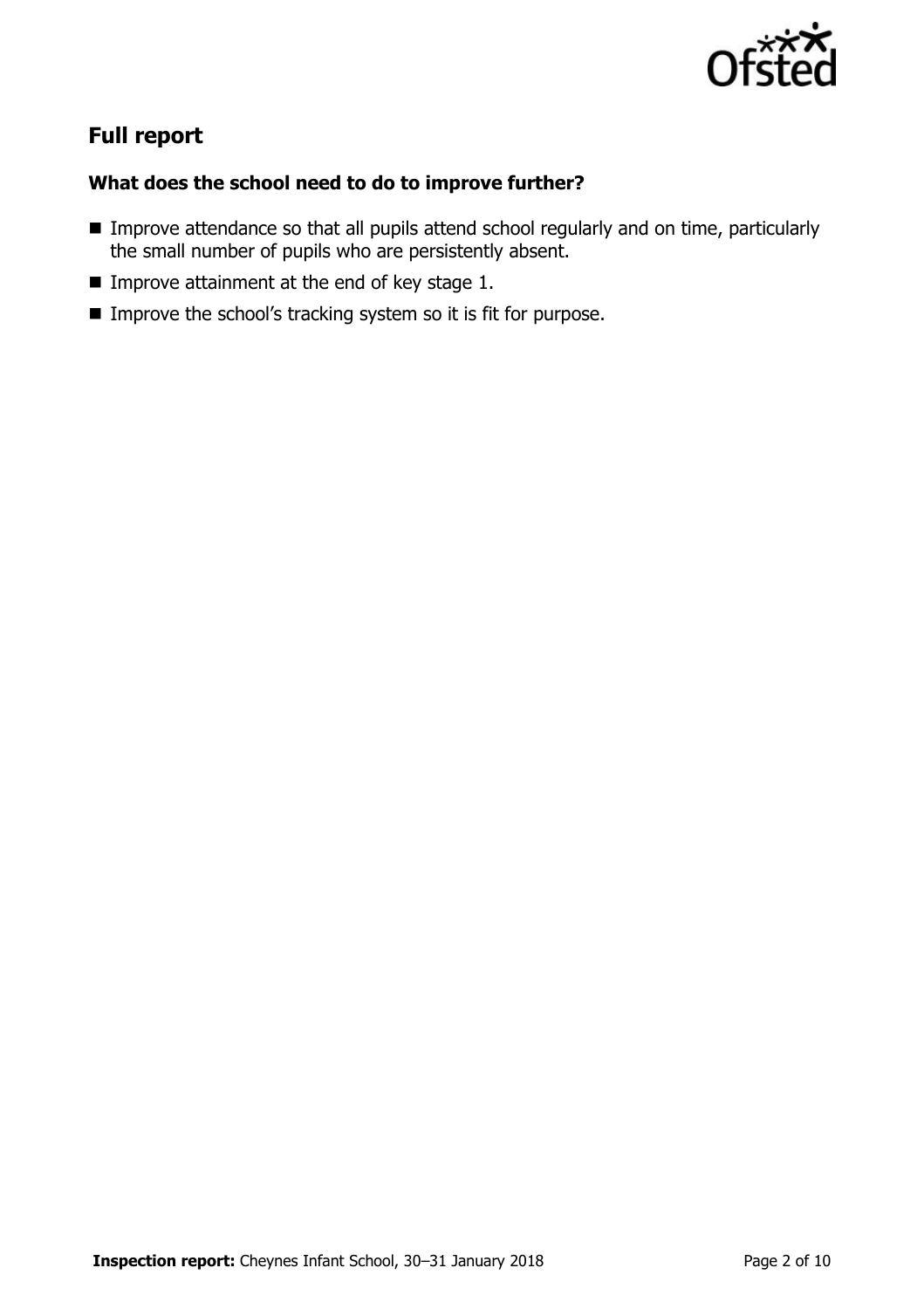

# **Inspection judgements**

#### **Effectiveness of leadership and management Good**

- Leaders evaluate school effectiveness accurately. They are clear about the strengths of the school and have identified areas of concern. Leaders take prompt action to address the areas they identify. For example, recommendations from a recent review of the way phonics is taught have already been implemented and are working well.
- Leaders use assessment well to identify pupils that need extra help. They check how well the pupils achieve after the help so that they know how effective it has been. Leaders have established a broad and balanced curriculum, which pupils enjoy.
- $\blacksquare$  Leaders have recently reviewed the way in which they spend the extra money that they are given to help disadvantaged pupils. Leaders have written plans to support individual pupils. Pupils' work in their books shows that these are working.
- Subject leaders are effective. They check on the quality of teaching and how well pupils are doing in the subjects they are responsible for. Any actions from their checking are followed up with teachers.
- Leaders make good use of the extra money they receive to improve sports provision for pupils. Sports instructors work alongside teachers in order to improve teachers' confidence in teaching physical education.
- The school has recently started using a new system to track pupils' progress but some leaders have found it difficult to access the information that they need to show the overall progress of groups of pupils.
- Parents are very positive about the education that their children receive. Almost all would recommend the school to others. One parent said, 'Our son loves attending and he is always learning something new.' This was typical of the comments received.
- Leaders have created many opportunities for pupils to develop their spiritual, moral, social and cultural awareness. This is done through school assemblies, themed days, celebration of festivals and opportunities to take part in sporting competitions.

### **Governance of the school**

- Governance has improved since the previous inspection and governors are now much more aware of how well leaders are driving improvements.
- Recent appointments to the governing body have further increased the level of challenge to leaders.
- Governors keep accurate records of how they have challenged leaders. These records show that governors have looked through books, observed lessons and met with leaders.
- The governors have a good range of complementary skills which allow them to hold leaders to account for spending, teaching and learning, and keeping children safe.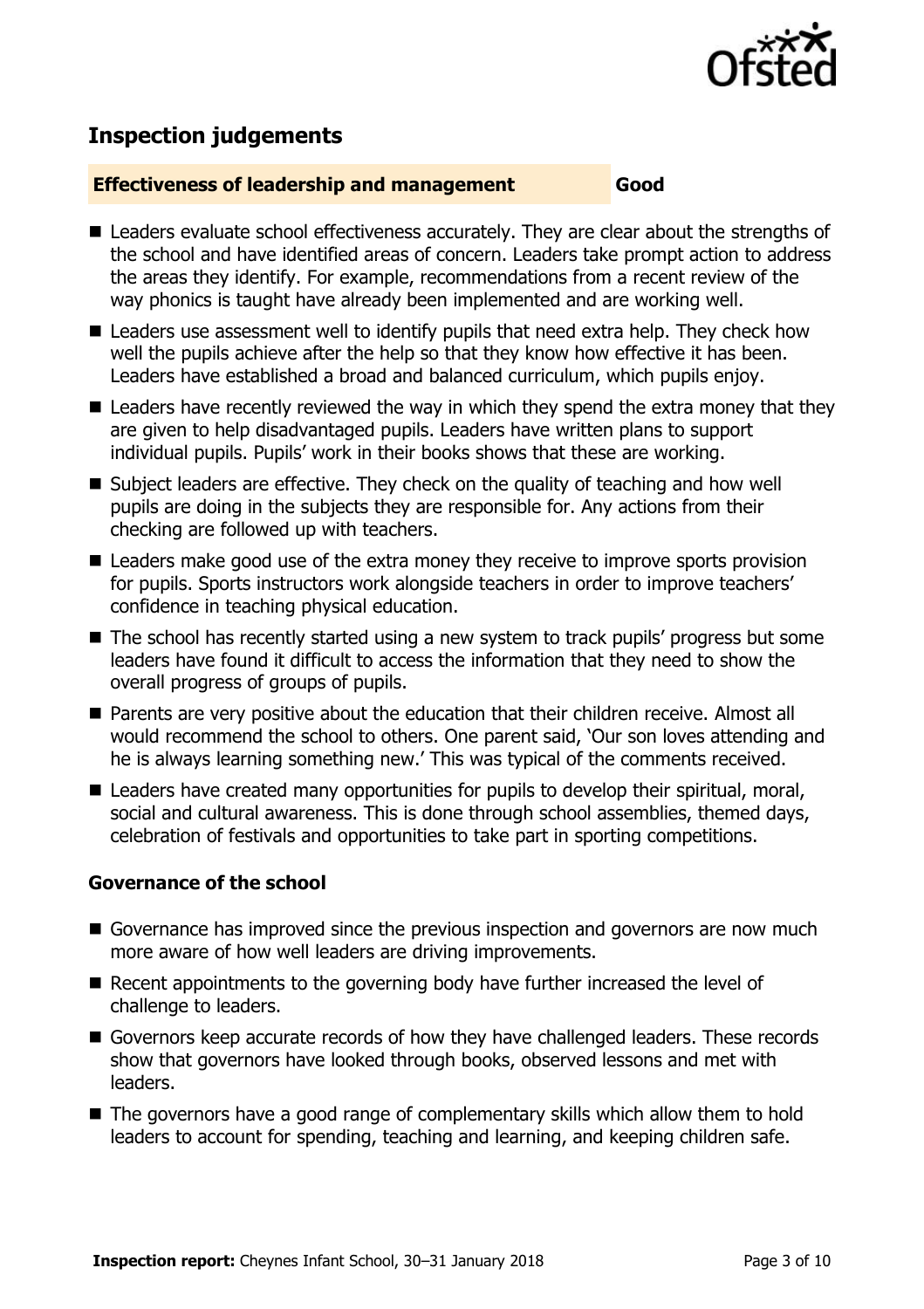

### **Safeguarding**

- The arrangements for safeguarding are effective.
- There is a strong culture of care and safeguarding at the school. All staff understand what they need to do to keep children safe and they know how to report their concerns.
- Leaders keep accurate records of any concerns that teachers may have about children in and out of school and they are quick to seek extra help from other agencies, such as social services, when needed.
- Leaders make all the necessary checks that adults working at the school are safe to do so. Leaders have completed training to ensure that their recruitment process is robust.

#### **Quality of teaching, learning and assessment Good**

- Teaching is typically good. Where leaders have concerns about the quality of teaching they have given extra support to teachers. Teachers have improved their teaching as a result of this support.
- Teachers show good subject knowledge and make good use of technical vocabulary in their teaching. They use questioning well to challenge pupils.
- Teachers have well established routines and systems to ensure that they make the most of teaching time in lessons. These allow pupils to move between activities efficiently.
- Teaching assistants are skilled and well trained, so they make an effective contribution to pupils' learning. Teachers deploy them well. Teaching assistants provide support in class and they run intervention groups. They understand the needs of the pupils and the way in which the teacher intends tasks to be delivered.
- Leaders commissioned a review of the teaching of phonics. Phonics is now taught in classes rather than in streamed groups. This is allowing teachers to follow up pupils' knowledge of phonics when they teach reading, writing and other subjects.
- Teachers ensure that work in foundation subjects is exciting and they give pupils the opportunity to work independently and develop their own ideas. In a Year 2 science lesson, pupils were given a box of different materials and asked to develop their own hypothesis about the materials and then to create an experiment to test it out. Some pupils tested if the materials were waterproof and the work in their books showed that they understood the experimental process.
- Teachers give clear feedback to pupils to show them how they can extend their learning. In mathematics and English, this feedback is often in the form of a question.
- Teaching assistants support pupils who need extra help, through individual learning away from the class. The teacher identifies the area that needs improving and the teaching assistants deliver very precise and effective teaching.
- Leaders have found that there are some limitations in using their tracking system. They cannot easily find the information they want about the progress pupils are making.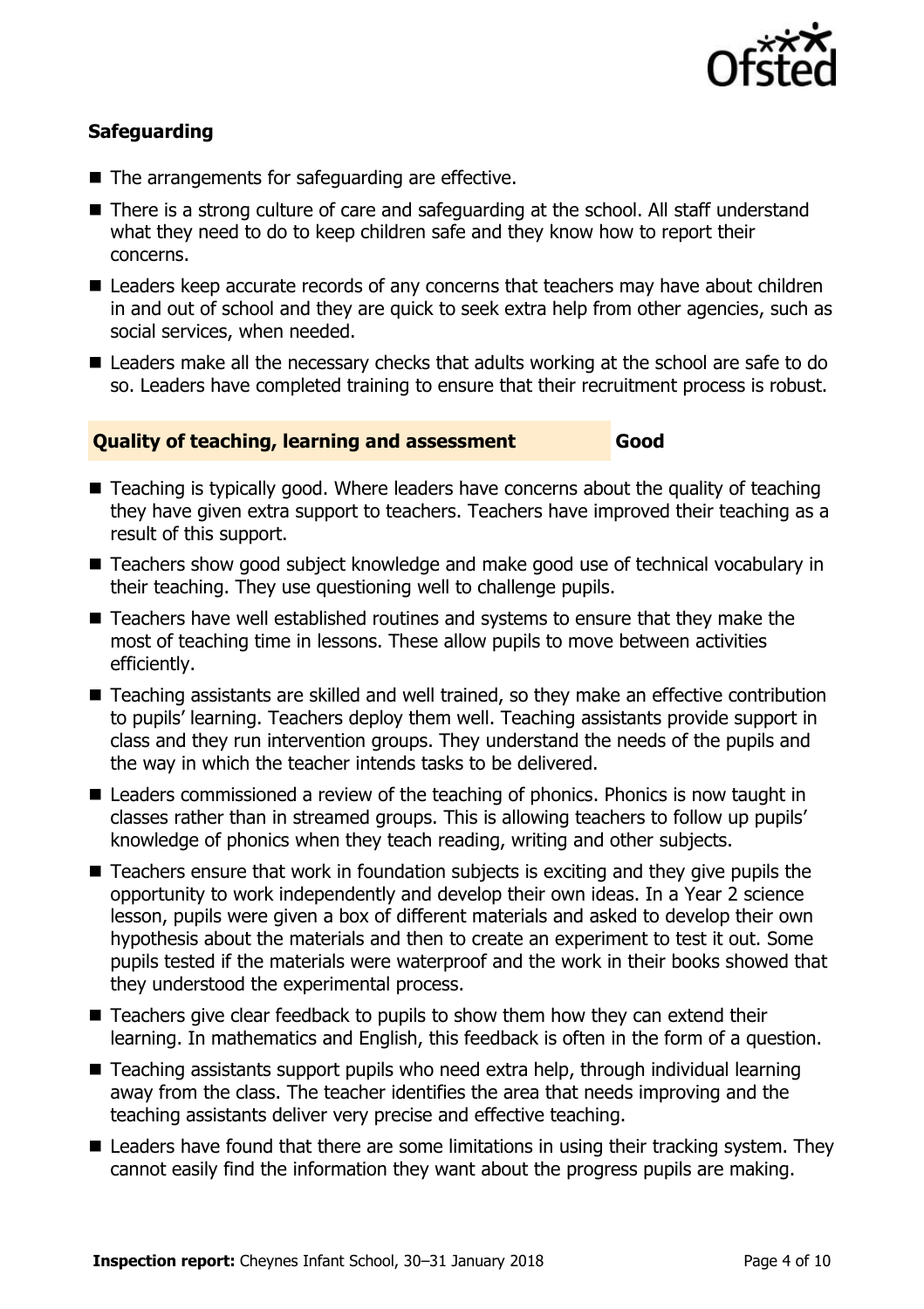

#### **Personal development, behaviour and welfare Good**

#### **Personal development and welfare**

- The school's work to promote pupils' personal development and welfare is good.
- **Pupils have a good understanding of how to keep themselves safe online and they are** knowledgeable about the risks that the internet can bring.
- **Pupils understand what it means to live in modern Britain and they appreciate, and can** talk confidently about, democracy and tolerance.
- Older pupils are very proud to be eco-champions, play leaders and play pals and they talk positively about the difference they are making for the younger pupils. One Year 2 pupil was very proud to be an eco-champion and was able to describe how they were helping to save the planet.
- **Pupils are polite and courteous and are beginning to develop a 'can do' attitude as a** result of the school's work on developing resilience.
- $\blacksquare$  Pupils said that they feel safe in school. Pupils understand what bullying is but they said it only happens occasionally and is dealt with effectively by adults. The information that leaders keep confirms this.

#### **Behaviour**

- The behaviour of pupils is good. They are polite, courteous and articulate.
- $\blacksquare$  Pupils like to learn and they take a pride in their work.
- $\blacksquare$  Pupils are able to work well independently when the tasks are at the right level of challenge.
- $\blacksquare$  Pupils play well together and show caring attitudes towards other pupils. This was seen in lessons and during breaktimes.
- Leaders have created simple, easy to follow, classroom rules, which the pupils understand and follow well.
- Staff manage the behaviour of pupils well and teachers have developed effective strategies to keep the attention of pupils. They use songs, clapping rhythms and actions which the pupils copy.
- **Pupils are tolerant towards each other and there have been no recorded incidents of** racism or homophobic behaviour this year.
- Leaders work closely with families, the local authority and other outside agencies to improve attendance, especially for those pupils from disadvantaged backgrounds. There is still work to be done to reduce the number of pupils whose attendance has dropped below 90%.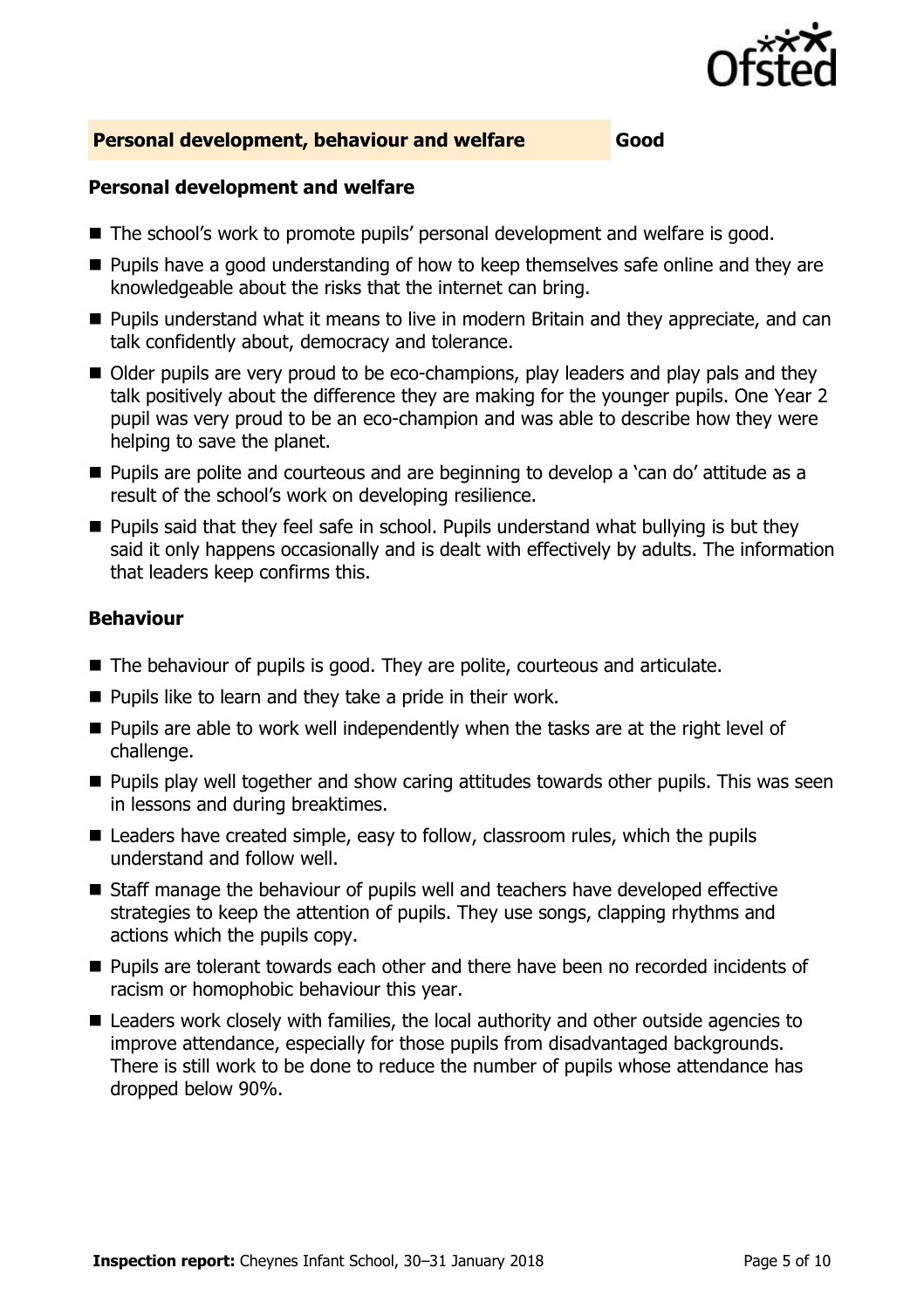

### **Outcomes for pupils Good**

- Current pupils in the school make good progress in reading, writing and mathematics and this can be seen in their books. This is true for pupils who have special educational needs (SEN) and/or disabilities and those from disadvantaged backgrounds. They also make good progress in other subjects.
- School information from 2016 showed that progress in Year 1 was not as strong as the other year groups. Some books in Year 1 showed good progress but it was not consistent across the year group. Staffing changes have removed this inconsistency.
- Leaders are determined to improve on the 2017 published data on attainment. They have changed the way they teach phonics, introduced new teaching methods in mathematics and given pupils more opportunities to write at greater depth. This has already had a positive effect on pupils' progress and their attainment in reading and writing is better than this time last year.
- **Pupils from disadvantaged backgrounds are making good progress in English and** mathematics. School information shows that for current disadvantaged pupils the difference between their progress and other pupils is diminishing. Work in books confirmed that disadvantaged pupils are making good progress.
- Pupils who have SEN and/or disabilities are well supported in lessons and their work in English, maths and other subject books shows that they make good progress.
- **Pupils are well prepared for the next stage of their education.**

#### **Early years provision Good Good**

- Leaders have created a calm, inviting environment in which children feel safe and are willing to take risks.
- Teachers plan exciting activities that are often tailored to the individual needs of the children.
- Leaders identified that 'number' was an area that needed improving so they changed the way they teach it. They increased the frequency of opportunities that children get to deepen their understanding of 'number'. The result has been an increase in children's understanding which can be seen in their learning journeys.
- Learning journeys show clear progress across a wide range of areas.
- **Phonics is taught well with a good mix of physical, visual and verbal activities.**
- Most children are able to concentrate well for extended periods of time but some children become restless if the activity is too easy or too hard.
- Teaching is consistently good across the whole year group and teachers and teaching assistants work well together to support and extend children's learning.
- Most children are able to work independently and enjoy the wide range of activities available.
- Leaders were able to give detailed information on the needs of individual children and they could show where these needs had been addressed in their learning journeys.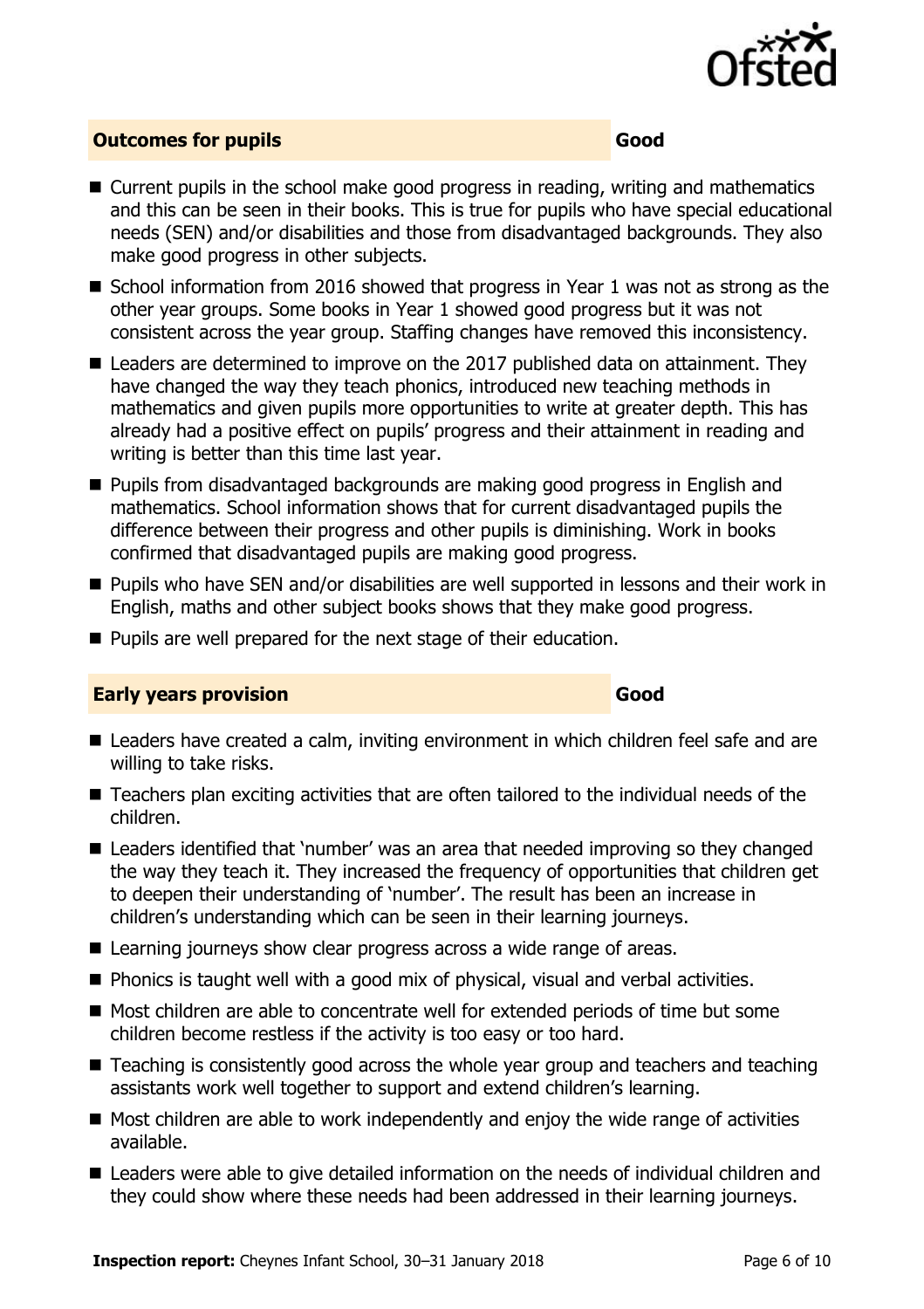

■ The early years leader recognised the issue of too few pupils achieving greater depth in writing last year and has introduced more opportunities for higher-level writing tasks into the planning. Evidence in learning journeys show these changes are having an impact in improving writing.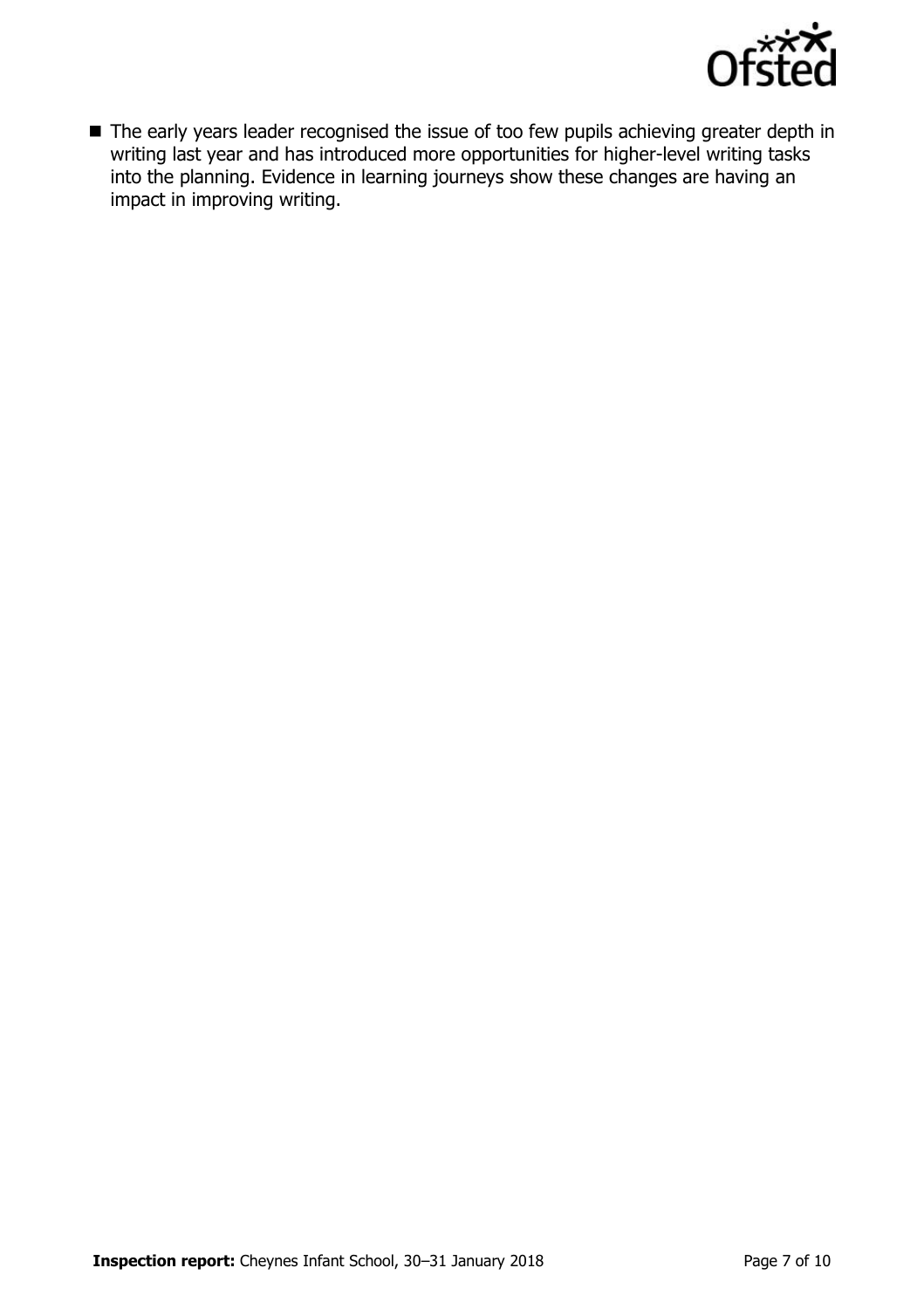

# **School details**

| Unique reference number | 109556   |
|-------------------------|----------|
| Local authority         | Luton    |
| Inspection number       | 10041777 |

This inspection of the school was carried out under section 5 of the Education Act 2005.

| Type of school                      | Infant                        |
|-------------------------------------|-------------------------------|
| School category                     | Maintained                    |
| Age range of pupils                 | $4$ to $7$                    |
| <b>Gender of pupils</b>             | Mixed                         |
| Number of pupils on the school roll | 259                           |
| Appropriate authority               | The governing body            |
| Chair                               | Mark Jesson                   |
| <b>Headteacher</b>                  | Linda Walsh                   |
| Telephone number                    | 01582 617 800                 |
| Website                             | www.cheynesinfantschool.co.uk |
| <b>Email address</b>                | cishead@lbc.luton.sch.uk      |
| Date of previous inspection         | 11 September 2013             |

### **Information about this school**

- The school is a larger than average-sized infant school.
- The proportion of pupils who speak English as an additional language is in line with the national average.
- The proportion of disadvantaged pupils is average.
- The proportion of pupils who have SEN and/or disabilities or an education, health and care plan is average for an infant school.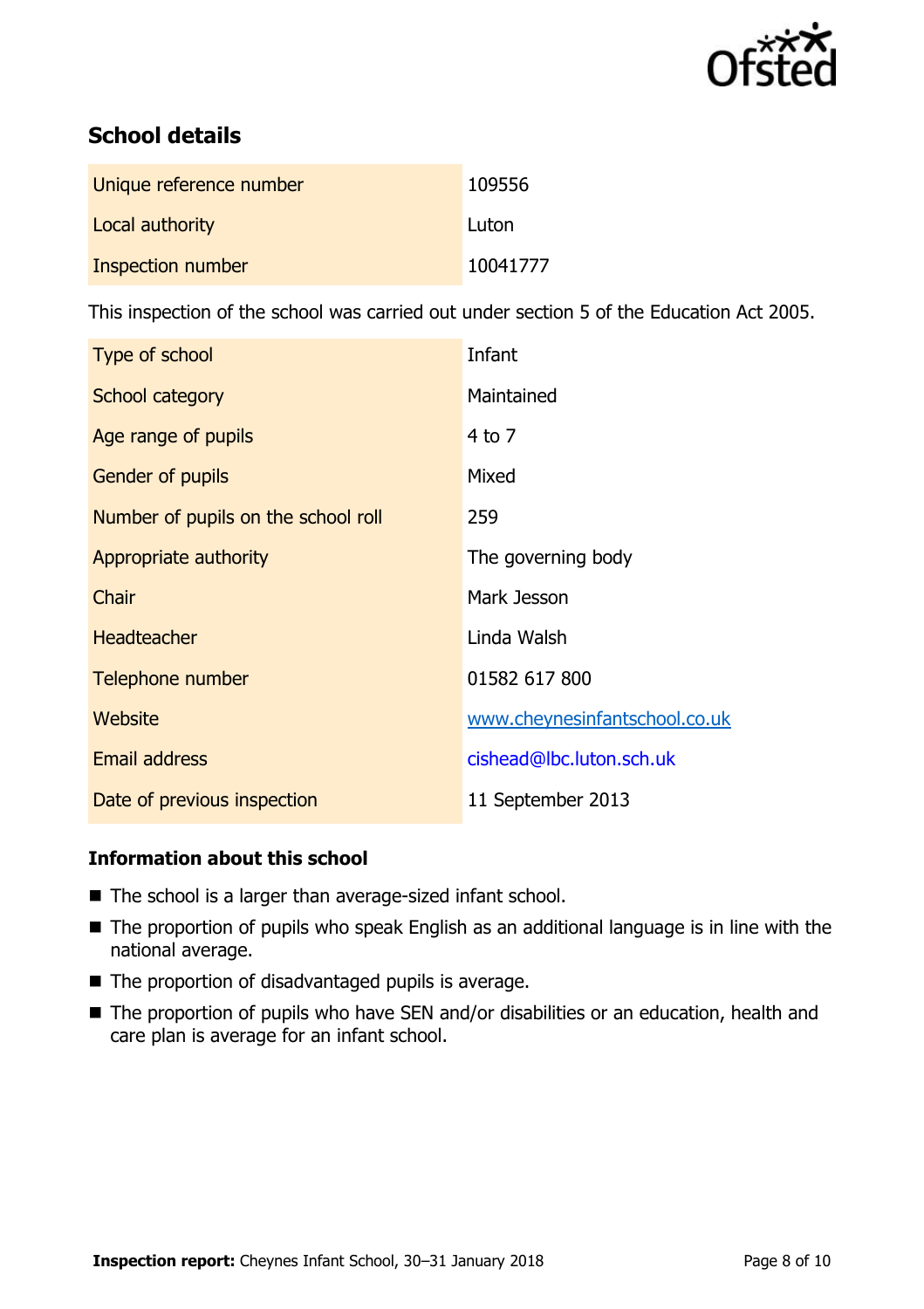

## **Information about this inspection**

- **Inspectors observed teaching and learning in every class and on some occasions they** were joined by the headteacher.
- Inspectors took account of staff, pupil and parent online responses.
- **Inspectors looked through books across a range of subjects and all year groups.**
- **Inspectors met with governors, leaders, parents and a representative from the local** authority.
- **Inspectors observed pupils at playtimes and lunchtimes and listened to them read their** books.

#### **Inspection team**

| Nick Templeton, lead inspector | Ofsted Inspector |
|--------------------------------|------------------|
| John Craig                     | Ofsted Inspector |
| <b>Teresa Skeggs</b>           | Ofsted Inspector |